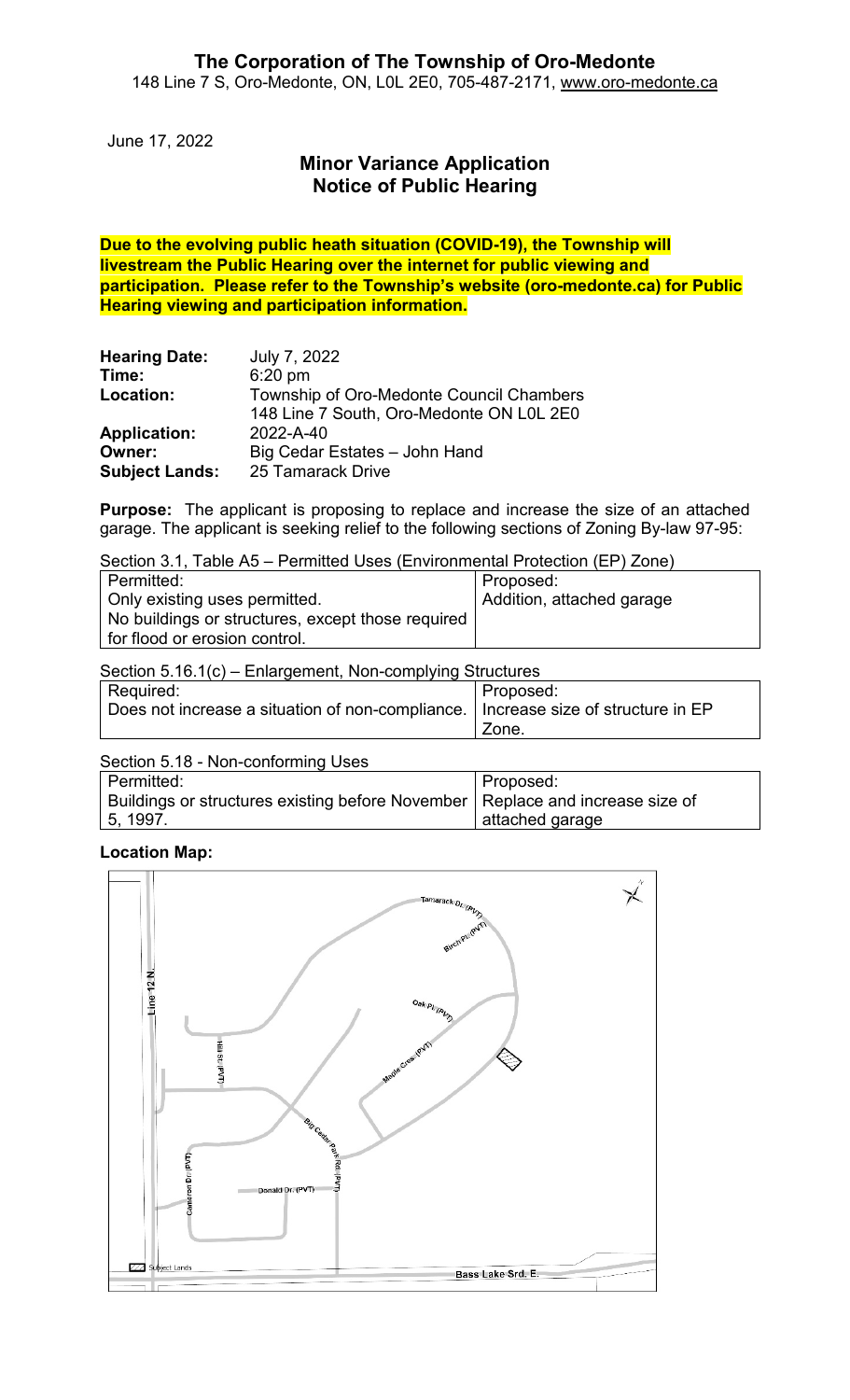## **Have Your Say:**

Input on the application is welcome and encouraged. For specific details regarding public participation during the meeting please check the Township website at [https://www.oro](https://www.oro-medonte.ca/municipal-services/planning-information)[medonte.ca/municipal-services/planning-information.](https://www.oro-medonte.ca/municipal-services/planning-information)

Written submissions can be made by:

- 1. Emailed to **planning@oro-medonte.ca** prior to or during the Public Hearing;
- 2. Dropped in the drop box at the Township Administration Office on Line 7 South;
- 3. Faxed to (705) 487-0133; or,
- 4. Mailed through Canada Post.

If a person or public body does not make oral submissions at the public hearing or make written submissions prior to the decision on this application, and subsequently submits an appeal of the decision, the Ontario Land Tribunal (OLT) may dismiss the appeal. If you wish to be notified of the decision of the Township of Oro-Medonte in respect to the application, you must make a written request.

Individuals who submit letters and other information to Council and its advisory bodies should be aware that all information, including contact information, contained within their communications may become part of the public record and may be made available through the agenda process, which includes publication on the Township's website.

Written submissions/requests should be directed to:

Township of Oro-Medonte 148 Line 7 South Oro-Medonte, Ontario L0L 2E0 Attn: Secretary Treasurer, Development Services [planning@oro-medonte.ca](mailto:planning@oro-medonte.ca)

#### **More Information:**

For further information, please contact the Secretary-Treasurer during regular office hours Monday to Friday 8:30 a.m. to 4:30 p.m. A copy of the Staff Report will be available to the public on June 30, 2022 on the Township's Web Site: [www.oro-medonte.ca](http://www.oro-medonte.ca/) or from the Development Services Department.

Andy Karaiskakis Secretary-Treasurer